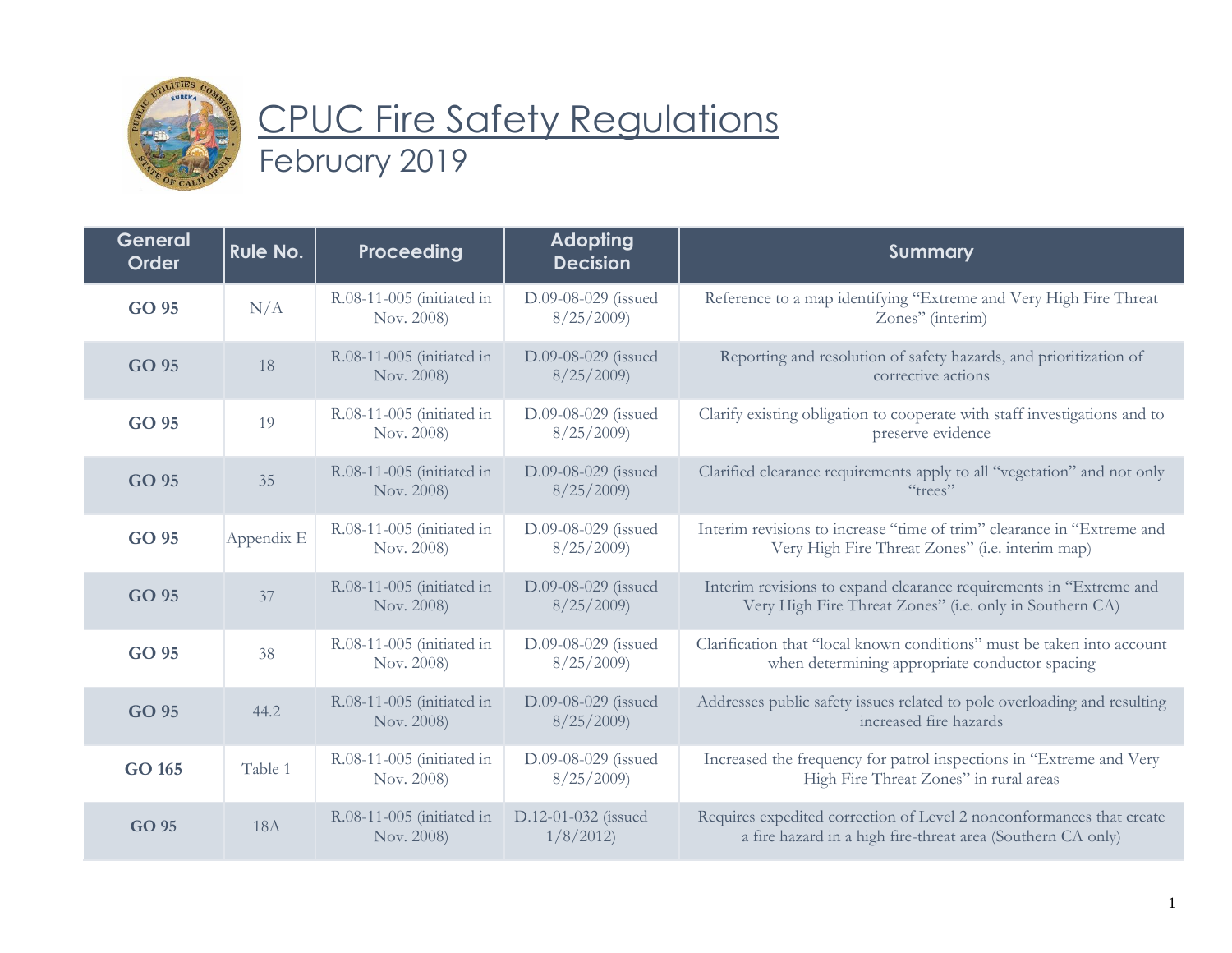| GO 95  | 31.2        | R.08-11-005 (initiated<br>in Nov. 2008) | $D.12 - 01 - 032$<br>(issued $1/8/2012$ ) | Revised to explicitly require communications companies to conduct inspections<br>according to a given cycle                                                                                                                                                       |
|--------|-------------|-----------------------------------------|-------------------------------------------|-------------------------------------------------------------------------------------------------------------------------------------------------------------------------------------------------------------------------------------------------------------------|
| GO 95  | 35          | R.08-11-005 (initiated<br>in Nov. 2008) | D.12-01-032<br>(issued $1/8/2012$ )       | Required the removal of vegetation-related strain on conductors energized at 750<br>Volts or less, and allowed utilities to notify customers obstructing vegetation<br>management activities of potential liability if a vegetation-related fire occurs           |
| GO 95  | 44.2        | R.08-11-005 (initiated<br>in Nov. 2008) | $D.12 - 01 - 032$<br>(issued $1/8/2012$ ) | Revised to require a pole loading calculation whenever there is a material increase<br>in load                                                                                                                                                                    |
| GO 95  | 91.5        | R.08-11-005 (initiated<br>in Nov. 2008) | $D.12 - 01 - 032$<br>(issued $1/8/2012$ ) | Required communication companies to install markers on their facilities,<br>identifying ownership, on joint-use poles to better facilitate identification and<br>notification in the event of an emergency                                                        |
| GO 95  | Appendix E  | R.08-11-005 (initiated<br>in Nov. 2008) | $D.12 - 01 - 032$<br>(issued $1/8/2012$ ) | Revised to state that utilities may exceed the recommended time of trim<br>vegetation clearances, and provided a list of factors for utilities to consider when<br>making that decision                                                                           |
| GO 166 | Standard 1E | R.08-11-005 (initiated<br>in Nov. 2008) | $D.12 - 01 - 032$<br>(issued $1/8/2012$ ) | Required IOUs in Southern CA to prepare and submit "fire prevention plans" to<br>prevent power-line fires during extreme fire-weather events. Required Northern<br>CA IOUs to make a good faith effort to determine the need for such a plan                      |
| N/A    | N/A         | R.08-11-005 (initiated<br>in Nov. 2008) | $D.14-01-010$<br>(issued $1/16/2014$ )    | Adopted a work plan for the creation of Fire Map 1 (precursor to CPUC Fire-<br>Threat Map)                                                                                                                                                                        |
| GO 95  | 42          | R.08-11-005 (initiated<br>in Nov. 2008) | $D.14-02-015$<br>(issued $2/10/2014$ )    | Eliminated "Grade F" construction, in effect, requiring communications- only<br>facilities to be built to higher safety factors                                                                                                                                   |
| GO 95  | 44.2        | R.08-11-005 (initiated<br>in Nov. 2008) | $D.14-02-015$<br>(issued $2/10/2014$ )    | Revised to require that pole loading calculations for addition of facilities must: (1)<br>incorporate the most recent intrusive inspection results, (2) reflect actual<br>condition of the pole, and (3) use industry-recognized values of relevant<br>parameters |
| GO 95  | 44.2        | R.08-11-005 (initiated<br>in Nov. 2008) | $D.14-02-015$<br>(issued $2/10/2014$ )    | Revised to require that pole loading calculations be retained for the service life of<br>the pole                                                                                                                                                                 |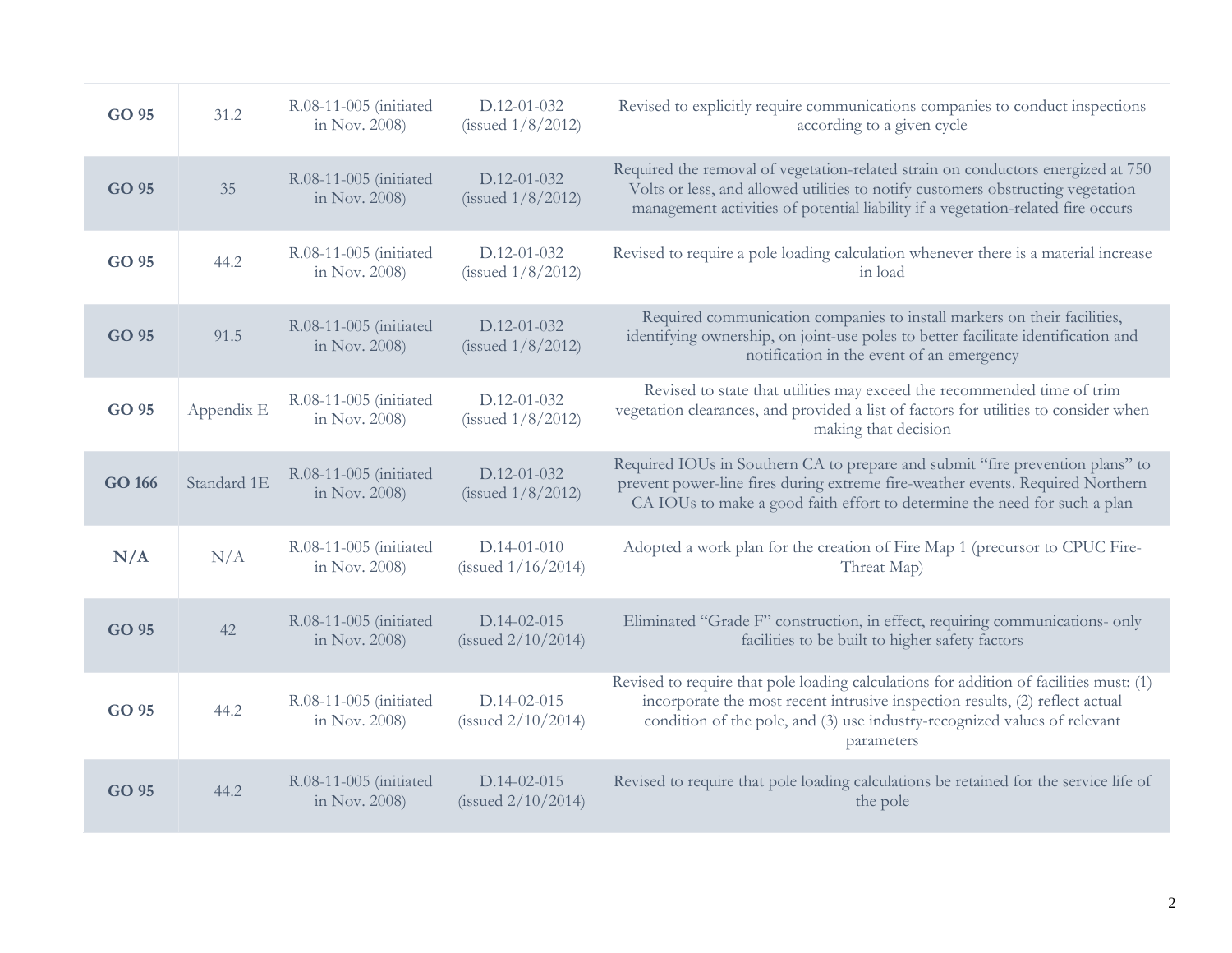| GO 95 | 46         | R.08-11-005<br>(initiated in Nov.<br>2008) | $D.14-02-015$<br><i>(issued)</i><br>2/10/2014 | Increased the vertical load requirement due to the weight of a lineman from 200 to 300<br>pounds                                                           |
|-------|------------|--------------------------------------------|-----------------------------------------------|------------------------------------------------------------------------------------------------------------------------------------------------------------|
| N/A   | N/A        | R.08-11-005<br>(initiated in Nov.<br>2008) | D.14-02-015<br><i>(issued)</i><br>2/10/2014   | Adopted the "Fire Incident Data Collection Plan" requiring IOUs to collect and<br>annually report fire ignition data to the Commission                     |
| N/A   | N/A        | Resolution<br>ESRB-4                       | Resolution<br>ESRB-4                          | Directed Investor Owned Electric Utilities to take remedial measures to reduce the<br>likelihood of fires started by or threatening utility facilities.    |
| N/A   | N/A        | R.15-05-006<br>(initiated in May<br>2015)  | D.16-05-036<br><i>(issued)</i><br>5/27/2016   | Adopted Fire Map 1 (precursor to CPUC Fire-Threat Map)                                                                                                     |
| N/A   | N/A        | R.15-05-006<br>(initiated in May<br>2015)  | D.17-01-009<br><i>(issued)</i><br>1/20/2017   | Adopted a work plan for the development of Fire Map 2 (i.e. CPUC Fire-Threat Map)                                                                          |
| GO 95 | $21.2-D$   | R.15-05-006<br>(initiated in May<br>2015)  | D.17-12-024<br><i>(issued)</i><br>12/21/2017  | Adopted a new "High Fire-Threat District" (HFTD) into GO 95 to delineate the<br>boundaries of where the most stringent fire-safety regulations shall apply |
| GO 95 | 18         | R.15-05-006<br>(initiated in May<br>2015   | D.17-12-024<br><i>(issued)</i><br>12/21/2017  | Amended to require prioritization of corrective actions in the HFTD, and reduced<br>timeframes for certain corrective actions in the HFTD                  |
| GO 95 | 35, Table  | R.15-05-006<br>(initiated in May<br>2015   | D.17-12-024<br><i>(issued)</i><br>12/21/2017  | Revised to require utilities to maintain stricter vegetation clearance requirements<br>throughout the HFTD                                                 |
| GO 95 | 38         | R.15-05-006<br>(initiated in May<br>2015   | D.17-12-024<br><i>(issued)</i><br>12/21/2017  | Increased the effective minimum horizontal clearance between wires in<br>Tier 3 of the HFTD                                                                |
| GO 95 | $80.1 - A$ | R.15-05-006<br>(initiated in May<br>2015)  | D.17-12-024<br><i>(issued)</i><br>12/21/2017  | Required minimum inspection cycles for overhead communication facilities in Tiers 2<br>and 3 of the HFTD                                                   |
| GO 95 | $80.1 - A$ | R.15-05-006<br>(initiated in May<br>2015)  | D.17-12-024<br><i>(issued)</i><br>12/21/2017  | Required minimum inspection cycles for overhead communication facilities in Tiers 2<br>and 3 of the HFTD                                                   |